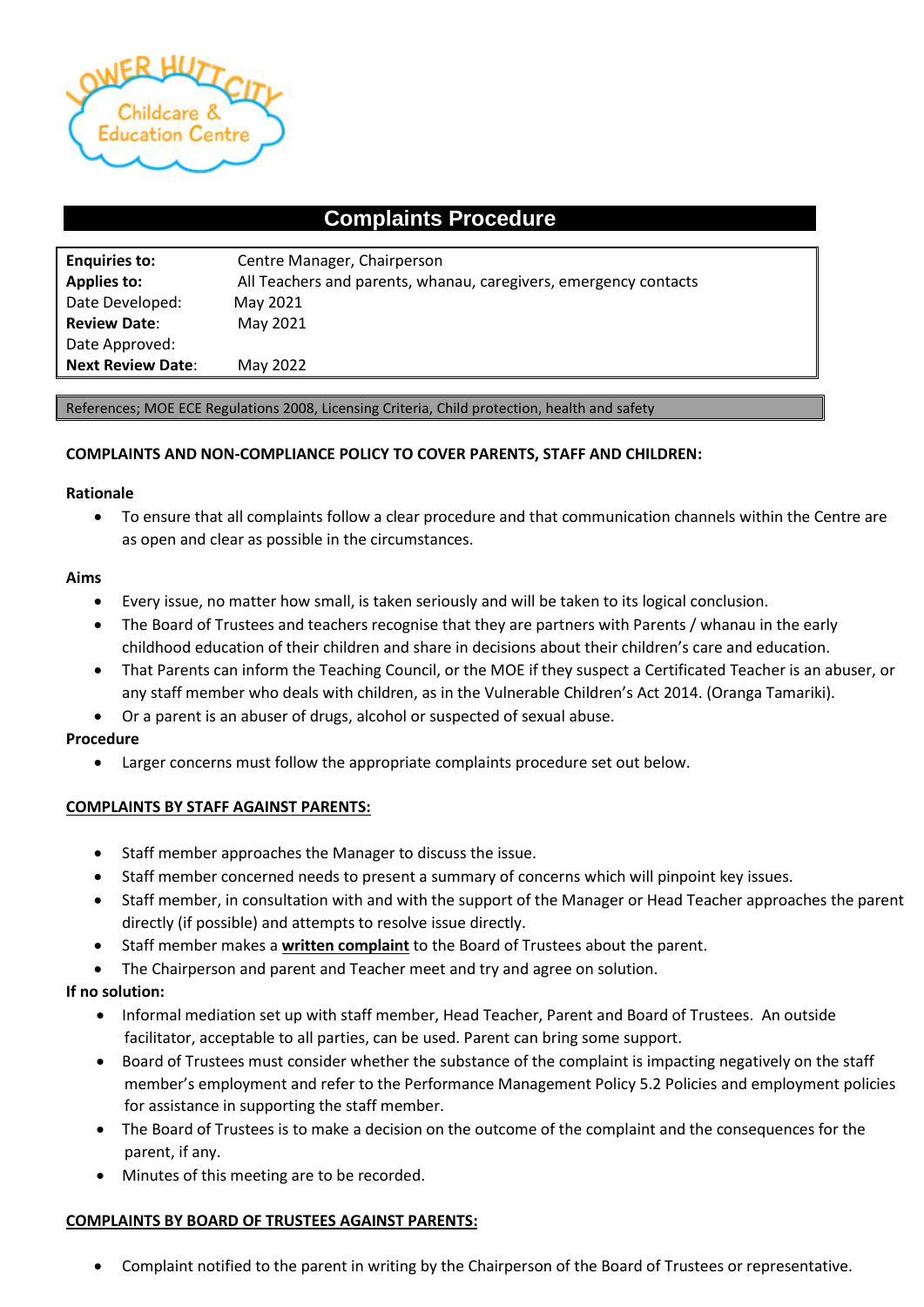• A meeting to try and resolve the complaint should be held between the parent, the Chairperson of the Board of Trustees and one other Committee representative.

## **If no solution:**

- Informal mediation set up with staff member, Head Teacher, parent and Board of Trustees. An outside facilitator, acceptable to all parties, can be used. Parent can bring some support.
- The Board of Trustees is to make a decision on the outcome of the complaint and the consequences for the parent, if any.
- Minutes of this meeting are to be recorded.

### **COMPLAINTS BY PARENTS/WHANAU AGAINST STAFF:**

• Parent or whanau member approaches staff member directly (if possible) and attempts to resolve issue directly.

### **If no solution:**

- Parent or whanau member approaches the Centre Manager (if appropriate), via an arranged appointment if necessary, to discuss issue. Chairperson may also attend the meeting at the request Centre Manager.
- The Parent or whanau member concerned must present a summary of their concerns (preferably in writing), which will pinpoint key issues.
- Discuss and agree on acceptable solution. The Centre Manager must consider whether the complaint requires the disciplinary and investigative procedure under the personnel policies to be followed, in which case that procedure shall be followed instead.

### **If still no solution**:

- Parent or whanau member to make a written complaint to the Board of Trustees.
- Informal mediation set up with staff member, parent and Board of Trustees. An outside facilitator, acceptable to all parties, can be used. Staff member can bring some support. The Board of Trustees must consider whether the complaint requires the disciplinary and investigative procedure under Complaints Policy and the personnel policies to be followed (refer back to employment contracts and related policies), in which case that procedure shall be followed instead.
- Minutes of any meeting or mediation to be recorded.
- Board of Trustees is to make a decision on the outcome of the complaint and the consequences for the staff member, if any (bearing in mind that further processes may be required under the employment contract if the matter constitutes a disciplinary issue)
- If complaints are grave, such as neglect / abuse, then the procedures under the Prevention of Child Abuse policy procedure is to be followed, as well as having Regard to disciplinary and investigative procedures under the employment contract and Personnel policies 5.2, 5.5.and 5.8
- If the complaint is abuse the Teaching Council & MOE will be informed.

### **COMPLAINTS BY PARENTS/STAFF AGAINST MANAGEMENT:**

• Complaint made to the Chairperson or a Board of Trustees member (with assistance of Staff Liaison Officer if appropriate) and matter sorted informally.

### **If serious complaint or no solution**:

- Complaint made in writing to Chairperson of the Board of Trustees (staff complaints through Staff Liaison Officer).
- Complaint taken to Board of Trustees meeting and discussed in a preliminary way in the absence of complainant. Meeting set up between complainant, Chairperson and appropriate Board of Trustees member to try and resolve the matter through discussion.
- If the complaint is abuse the Teaching Council & MOE will be informed.

#### **If no solution:**